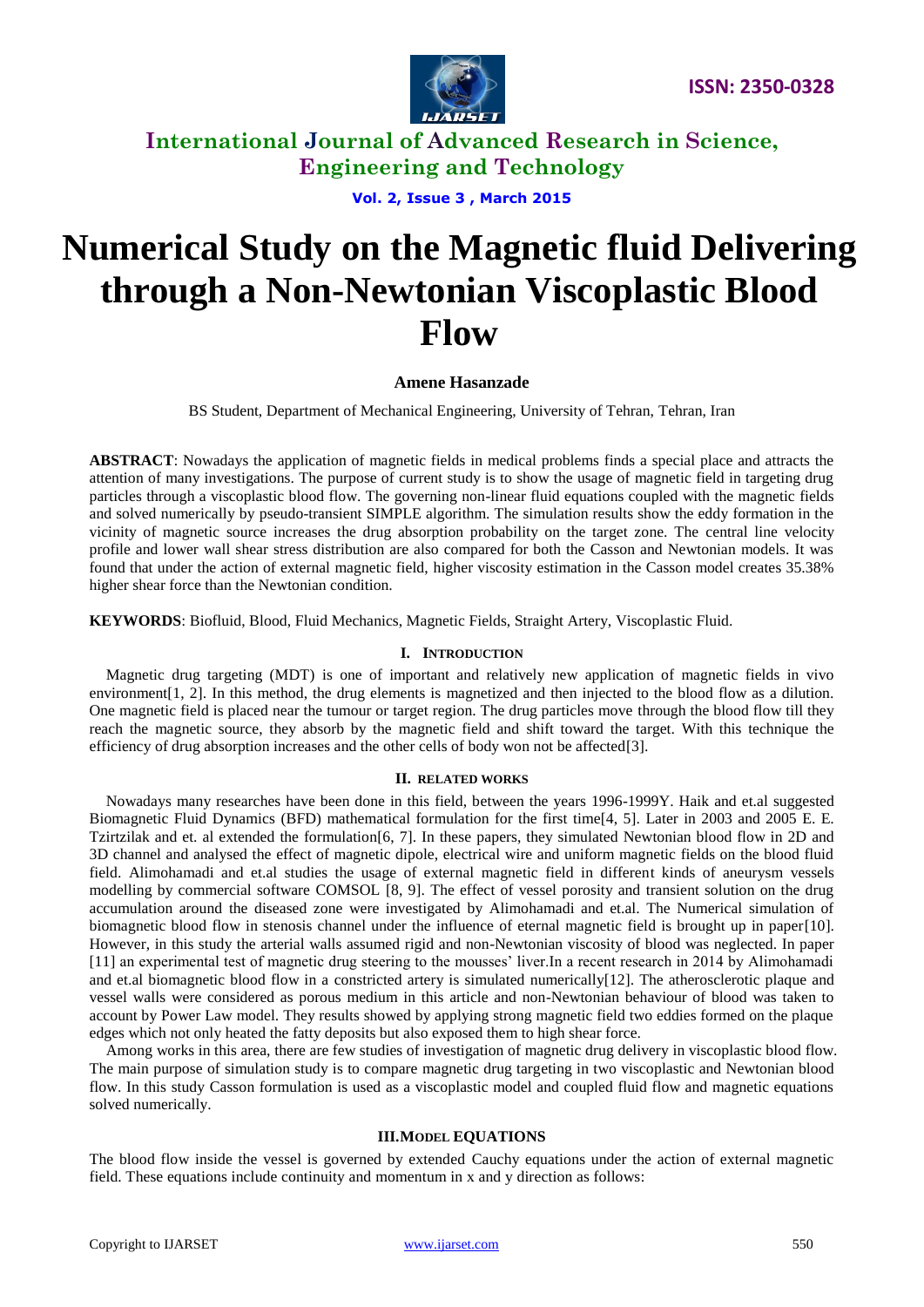

### **Vol. 2, Issue 3 , March 2015**

$$
\iint_{A} V.dA = 0(1)
$$
\n
$$
\iint_{A} \rho u \vec{V} \cdot d\vec{A} = -\iint_{A} P d\vec{A} + \iint_{A} \tau d\vec{A} + \iiint_{V} F_x d\forall (2)
$$
\n
$$
\iint_{A} \rho v \vec{V} \cdot d\vec{A} = -\iint_{A} P d\vec{A} + \iint_{A} \tau d\vec{A} + \iiint_{V} F_y d\forall (3)
$$

Where  $\overline{V} = (u, v)$ is two dimensional velocity in x and y direction,  $d\vec{A} = n dA$  $\overline{\phantom{a}}$ is the normal vector to the surface, P is the pressure and  $p=1050 \text{ kg/m}^3$ ishuman blood density[\[13\]](#page-6-10). In 1987, Papanastasiou[\[14\]](#page-6-11)suggested a mathematical formulation for modelling viscoplastic rheology of blood. According to this model shear-stress tensor is related to shear rate as:

$$
\overline{\tau}=\mu\overline{\gamma}
$$

$$
\mu = \left[\sqrt{\mu_{\infty}} + \sqrt{\frac{\tau_{y}}{|\overline{\gamma}|}} (1 - e^{-\sqrt{m|\overline{\gamma}|}})\right]^{2}} (4)
$$

In (4),  $\tau_y = 0.01082$  Pa  $\mu_\infty = 0.0031$  Pa.s are yield stress and infinite shear viscosity respectively[\[15\]](#page-6-12)and it is

shown [\[16\]](#page-6-13), for m>100 this model has a good match with Casson equation. In Figure1, the blood viscosity of Casson model is compared with Newtonian assumption. As seen, for low shear rate, Casson model predicts about 2 order of time higher viscosity than Newtonian case. However, in high shear rate, two models overlap and assign same value to the blood viscosity.



Figure1. Blood viscosity as a function of shear rate

In (2) and (3), Fx and Fy represent magnetic forces in x and y direction which is defined as [6]: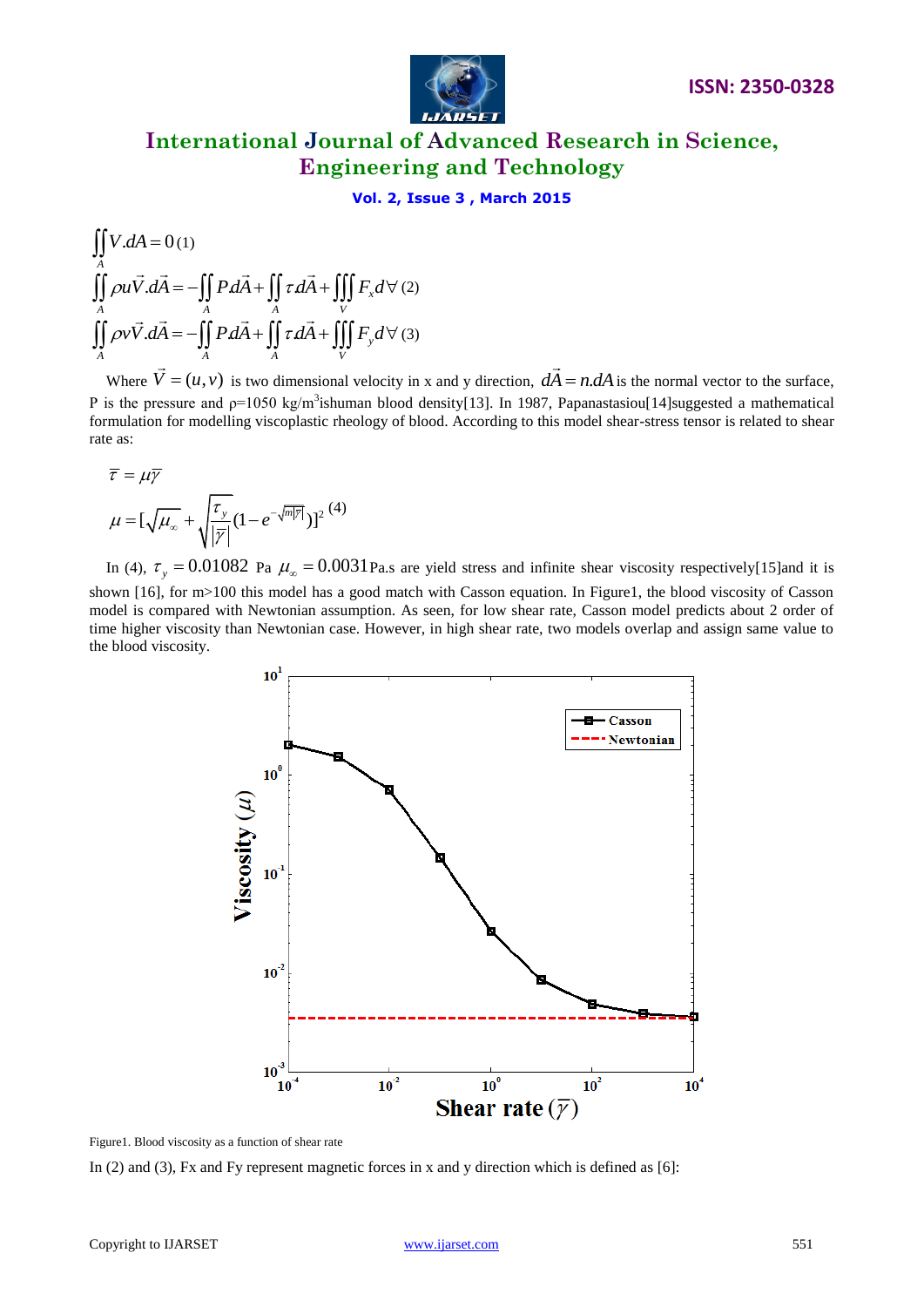

**Vol. 2, Issue 3 , March 2015**

$$
F_x = \mu_0 \chi H \frac{\partial H}{\partial x}
$$
  

$$
F_x = \mu_0 \chi H \frac{\partial H}{\partial y}
$$
 (5)

 $\chi$  and  $\mu_0$  are constant magnetic susceptibility and permeability of vacuum. H is the magnetic field intensity which depends on the type of magnetic source.

The blood flows inside a two dimensional human abdominal straight artery. The flow is assumed homogenous, laminar, steady state, viscoplastic and in our simulation, the fluid surface interaction (FSI) is negligible compared to other parameters [17]. A permanent magnetic dipole is embedded below the lower vessel wall. The schematic geometry of simulation domain is presented in Figure 2.



Figure 2. Schematic geometry of problem

For non-dimensionalization we used mean inlet velocity  $(U_\infty)$ , vessel diameter (D) and (H0) is the magnetic field strength at the point of magnetic source. Based on this assumption two dimensionless parameters Reynold (Re),

Bingham (Bi) and Magnetic (Mn) numbers are calculated by:  
\n
$$
\text{Re} = \frac{\rho U_{\infty} D}{\mu_{\infty}}, \qquad \text{Bi} = \frac{\tau_{y} D}{\mu_{\infty} U_{\infty}}, \quad \text{Mn} = \frac{\mu_{0} \chi H_{0}^{2}}{\rho U_{\infty}^{2}}
$$

To obtain numerical results, the following dimensionless boundary conditionsare required:<br>Inlet:  $(x = 0, 0 \le y \le 1)$  :  $u(y) = 4(y - y^2), v = 0$ 

Inlet: 
$$
(x = 0, 0 \le y \le 1)
$$
 :  $u(y) = 4(y - y^2)$ ,  $v$   
\nOutlet:  $(x = 10, 0 \le y \le 1)$  :  $\frac{\partial u}{\partial x} = \frac{\partial v}{\partial x} = 0$   
\nUpper wall:  $(y = 1, 0 \le x \le 10)$  :  $u = v = 0$   
\nLower wall:  $(y = 0, 0 \le x \le 10)$  :  $u = v = 0$ 

#### **IV.NUMERICAL PROCEDURE**

The coupled velocity-pressure equations 1-3 have discretised based on control volume method. A general C++ code has been developed for solving trial and error loops. The convective and diffusive terms are calculated with second order upwind and because of instability of solution, pseudo-transient SIMPLE algorithm is used.

D.N ku [19] represented the physiological blood flow profile for straight abdominal aorta. According to this test, Reynolds number can be considered 300 averagely. Two other appeared dimensionless numbers Bi and Mn are chosen 0.136 and 100 respectively.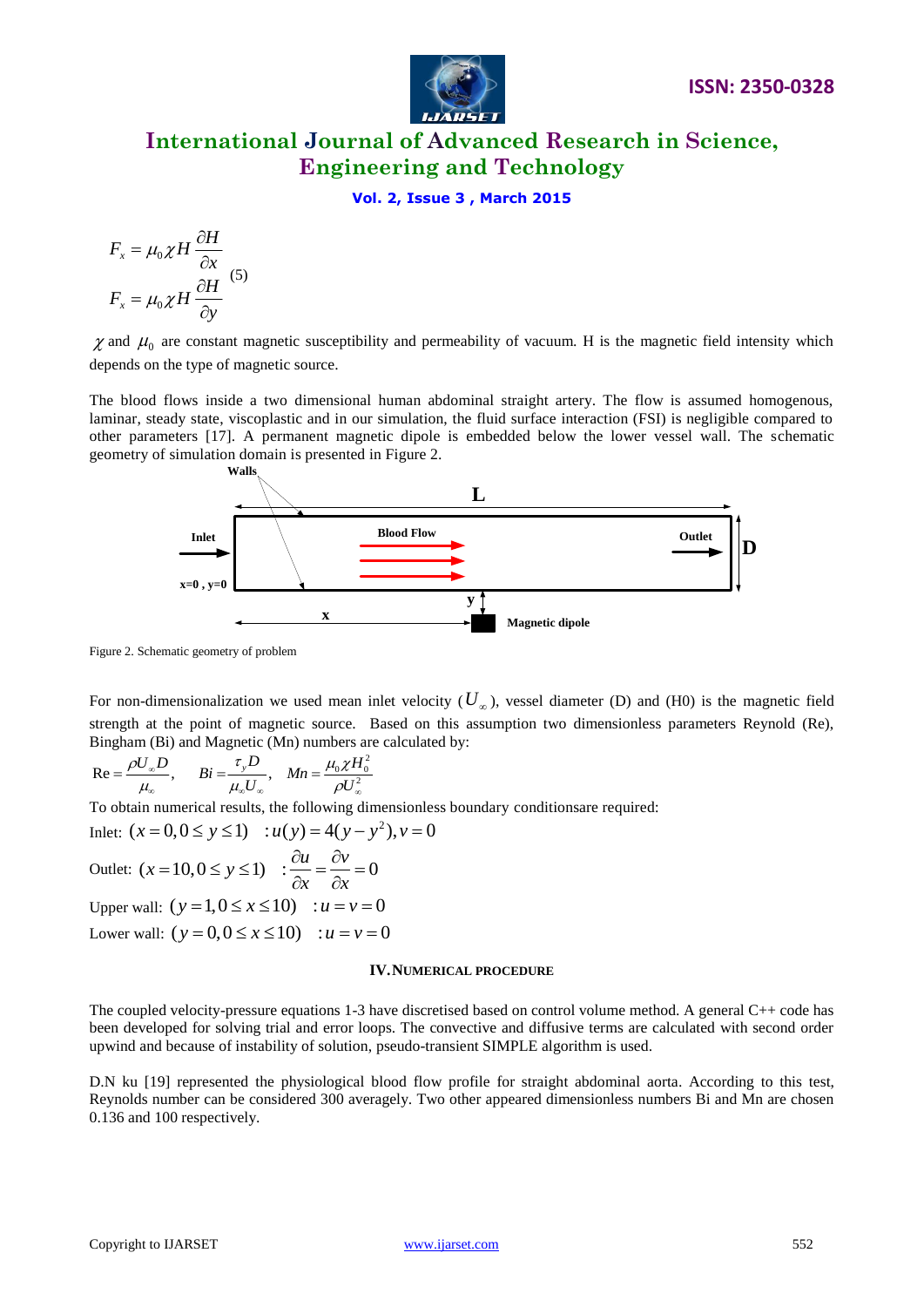

### **Vol. 2, Issue 3 , March 2015**

### **V. RESULTS**

For analysing the effect of external magnetic field on the blood flow, the results for two Casson and Newtonian models are presented and compared with each other.

Figure3 shows velocity contour and streamlines for I) Newtonian and II) Casson models. In the vicinity of magnetic source due to high magnetic gradient, one big eddy is formed and stagnate flow above the vessel surface. It can be seen, Casson model captured smaller eddy than Newtonian case because in low shear rate the Casson model predicts higher viscosity for blood (look Figure1). Infact, powerful inertia forces in the model weaken the effect of magnetic drag and the flow passes the magnetic zone without any deviation.



Figure 3. Velocity contour and streamlines for the Casson and Newtonian models

Non-dimensional velocity magnitude for both the Casson and Newtonian blood flow in the middle of artery is depicted in Figure 4. As shown both models have a same trend, velocity magnitude goes down and then up in neighbourhood of magnetic source. This is because of flow recirculation which acts as solid body. Before eddy magnetic drag decelerates flow but above it narrowing the available cross sectional area provides a nozzle condition inside the vessel and pushes the flow forward. It can also concluded from figure that in Newtonian model bigger vortex occupies larger area and flow moves with 5.7% higher speed than the Casson model.

In Figure 5 shear stress distribution on the lower vessel wall for two different viscosity model is illustrated. Shear stress value relates to the viscosity directly therefore, the slight difference in value and shape of graph can be referred to the different viscosity functions. More viscous flow in the Casson model sticks to the wall and exerts higher shear stress to the surface rather Newtonian case. In addition, by advent of counter clockwise vortex on the lower wall, blood flow direction had been reversed and negative shear stress is appeared throughout the magnetic zone.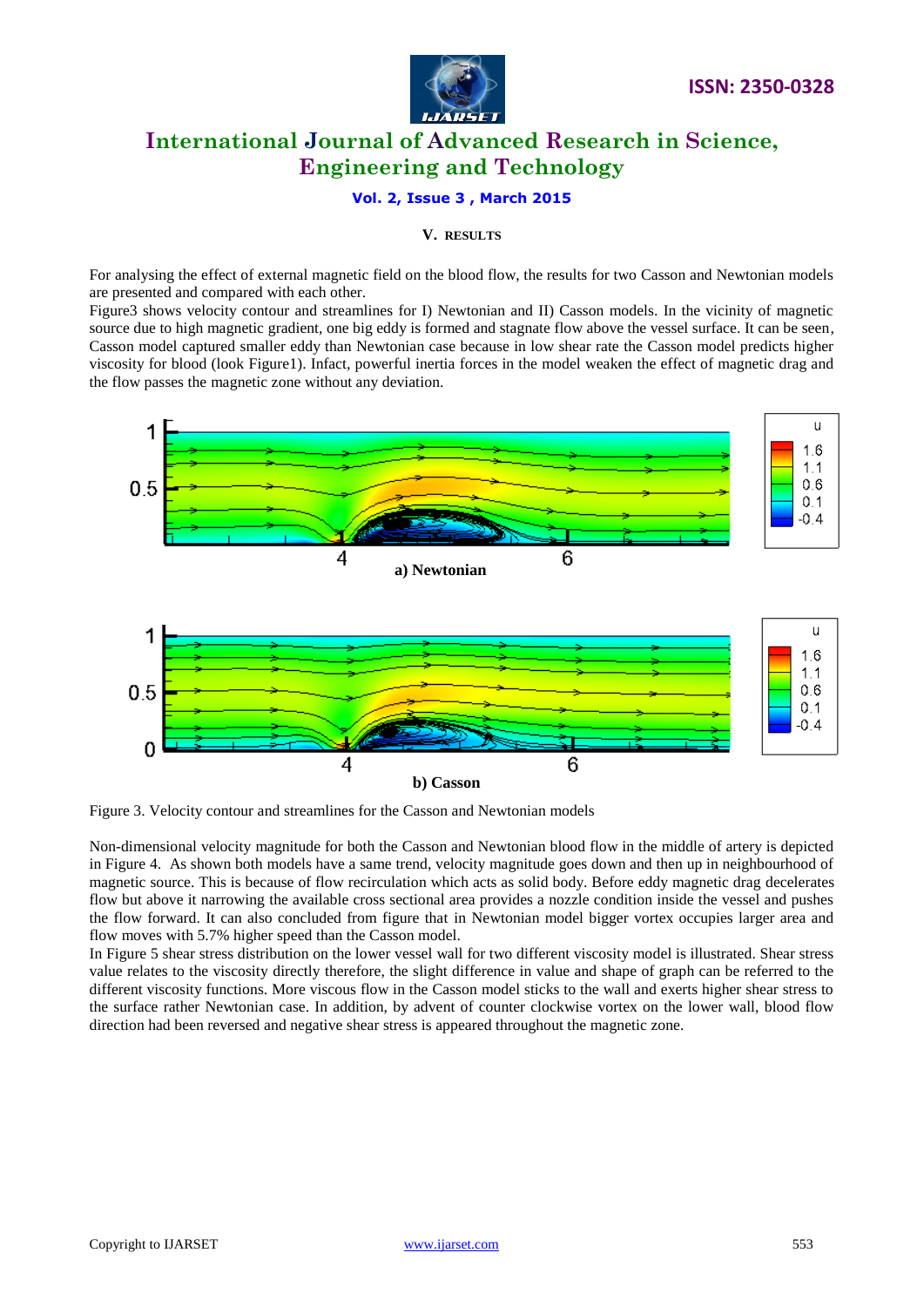



**Vol. 2, Issue 3 , March 2015**

Figure 4. Velocity profile for centeral line of channel for the Casson and Newtonian behaviour of blood viscosity



Figure 5. Shear stress distribution on the lower fall for the Casson and Newtonian models

Shear force is one of important fluid mechanics parameter which is defines as the integration of shear stress along the surface:

$$
F_{shear} = \iint\limits_{s} \tau_w ds \ (6)
$$

Figure 6 depicts the lower wall shear force magnitude of various magnetic field strength for the Casson and Newtonian models. With strengthening magnetic field a bigger eddy is created and the negative shear stress scatters is wider area. So, as this figure shows with doubling magnetic number from Mn=50 to Mn=100, the shear force magnitude for Newtonian and the Casson cases declines 19.23% and 23.63% respectively. Near eddy shear rate is too small and in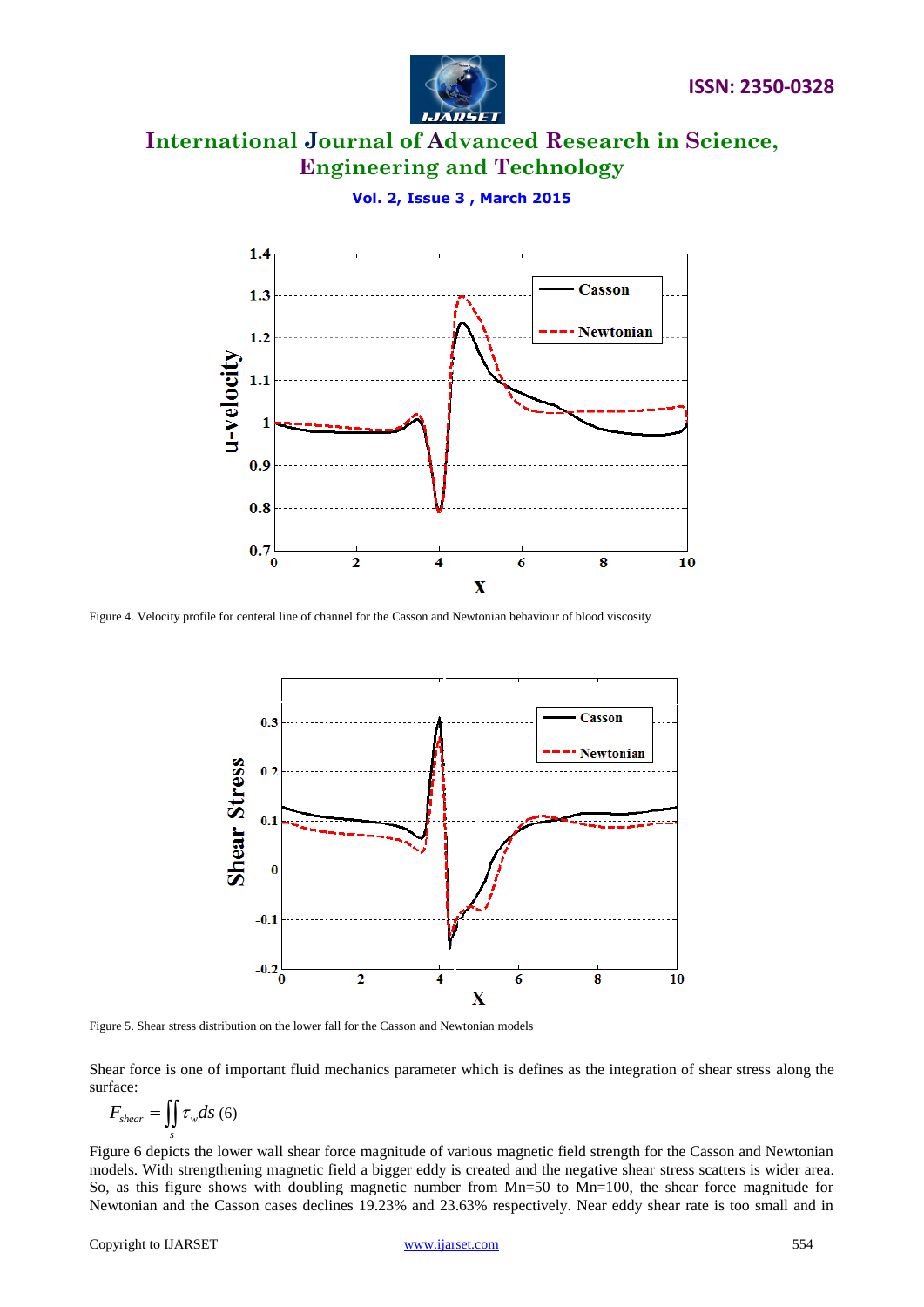

### **Vol. 2, Issue 3 , March 2015**

this condition viscous Casson fluid resists again flowing. As a result, it is justifiable thatfor both magnetic number, the Casson model estimates higher shear force respect to the Newtonian.



Figure 6. Shear force magnitude of the Casson and Newtonian models for variant magnetic number

Maximum viscosity and pressure value for the Newtonian and Casson models under the action of two different magnetic field numbers are reported in Table 1. As seen, with increasing magnetic number the maximum pressure of flow goes up. In view of the fact that velocity and pressure have opposite relation, so with slowing down flow by stronger magnetic force (doubling magnetic number) the maximum pressure rises about 2 times for each model. As was mentioned before, the Casson model assigns higher viscosity to the blood flow as far as in Mn=50 and Mn=100 maximum predicted viscosity of Casson model is 27.53X and 8.40X larger than the Newtonian.

Table 1. Maximum viscosity and pressure of the Newtonian and Casson models for different magnetic number

| Magnetic intensity | $Mn=50$ |        | $Mn=100$              |        |
|--------------------|---------|--------|-----------------------|--------|
|                    | / max   | Pmax   | $\eta_{\,\text{max}}$ | Pmax   |
| Newtonian          | 0.00345 | 377.00 | 0.00345               | 754.38 |
| Casson             | 0.095   | 358.37 | 0.029                 | 750.52 |

#### **VI. CONCLUSION**

In this paper we mainly studied magnetic drug targeting (MDT) in a two dimensional straight artery. We compared the size of eddy, velocity contour and shear force magnitude for two different viscosity behaviour the Casson and Newtonian models. The results show under same magnetic field strength the Casson flow stands out against flow separation harder than the Newtonian case. Moreover, higher viscosity of the Casson model in low shear rate results in higher shear stress and shear force value along the artery surface.

#### **REFERENCES**

- <span id="page-5-0"></span>[1] O. Rotariu and N. J. Strachan, "Modelling magnetic carrier particle targeting in the tumor microvasculature for cancer treatment," *Journal of Magnetism and Magnetic Materials,* vol. 293, pp. 639-646, 2005.
- <span id="page-5-1"></span>[2] Q. A. Pankhurst, J. Connolly, S. Jones, and J. Dobson, "Applications of magnetic nanoparticles in biomedicine," *Journal of physics D: Applied physics,* vol. 36, p. R167, 2003.